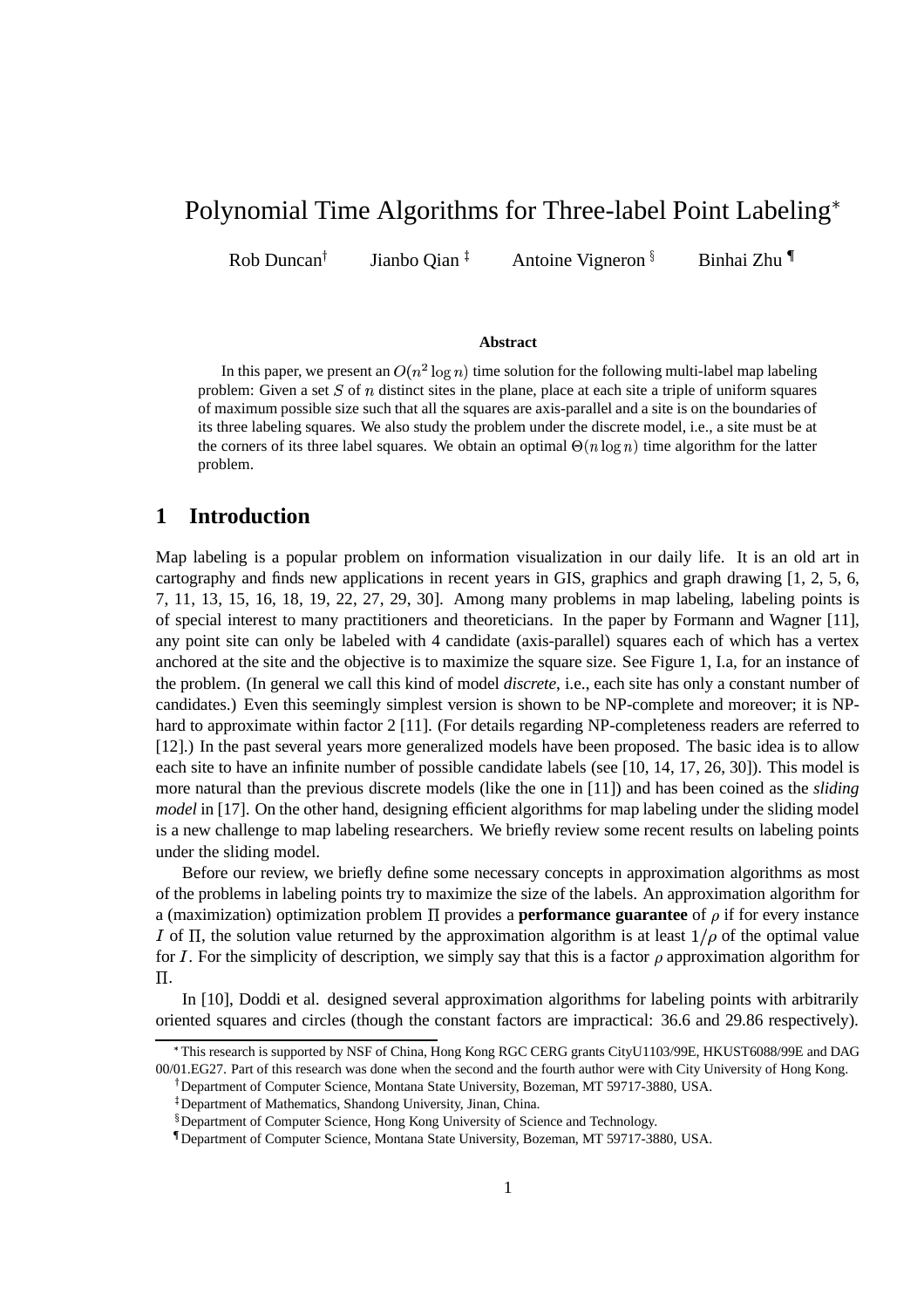They also presented bicriteria PTAS for the problems. The former bound was improved to 12.95 by Zhu and Qin [31] and significantly to 5.09 by Doddi et al. most recently [9]. The latter bound on labeling points with circles was improved to 19.35 by Strijk and Wolff [26] and recently to 3.6 by Doddi et al. [9]. If any labeling square must be along a fixed direction (e.g., axis-parallel), Zhu and Qin showed that it is possible to have a factor-4 approximation [31]. In [17] van Kreveld et al. proved that it is NP-hard to decide whether a set of points can all be labeled with axis-parallel unit squares under the sliding model. See Figure 1, I.b, for an example of labeling points with sliding axis-parallel squares. (In fact, in [17], van Kreveld et al. tried to maximize the number of sites labeled instead of the size of the labels.) In [26] Strijk and Wolff used similar ideas to prove that the problem of labeling points with maximum size uniform circles is NP-hard. This explains why it is meaningful to study approximation algorithms for these problems.



**Figure 1. Examples for one-label, two-label and three-label point labeling.**

As another kind of generalization for map labeling, recently Zhu and Poon studied the problem of labeling point sites with axis-parallel uniform square pairs and circle pairs. The motivation is that in some applications we need two labels for a site [20] (like labeling a map for weather reporting or labeling a bilingual city map). They obtained factor-4 and factor-2 algorithms for the two problems respectively, besides presenting a bicriteria approximation scheme [30]. For map labeling with uniform square pairs, Zhu and Qin [31] first improved the approximation factor of [30] from 4 to 3. Then Qin et al. further improved the factor to 2 [23]. More recently, Spriggs proved that the problem is NP-hard and, in fact, NP-hard to approximate within a factor of 1.33 [24]. See Figure 1, II.a and II.b for examples of labeling points with uniform square pairs under the discrete and sliding model respectively.

For map labeling with uniform circle pairs, Qin et al. first improved the 2 approximation factor to 1.96 and proved that problem is NP-hard, in fact, NP-hard to approximate within a constant factor of  $\delta > 1$  [23]. The 1.96 factor was recently improved to 1.686 by Spriggs and Keil [25] and then by Wolff et al. to 1.5 [28]. There are still some gaps between the lower and upper bounds for both of the two problems.

In this paper, we study the problem of labeling point sites with uniform square triples. (See Figure 1, III.a, III.b for examples of labeling points with uniform square triples under the discrete and sliding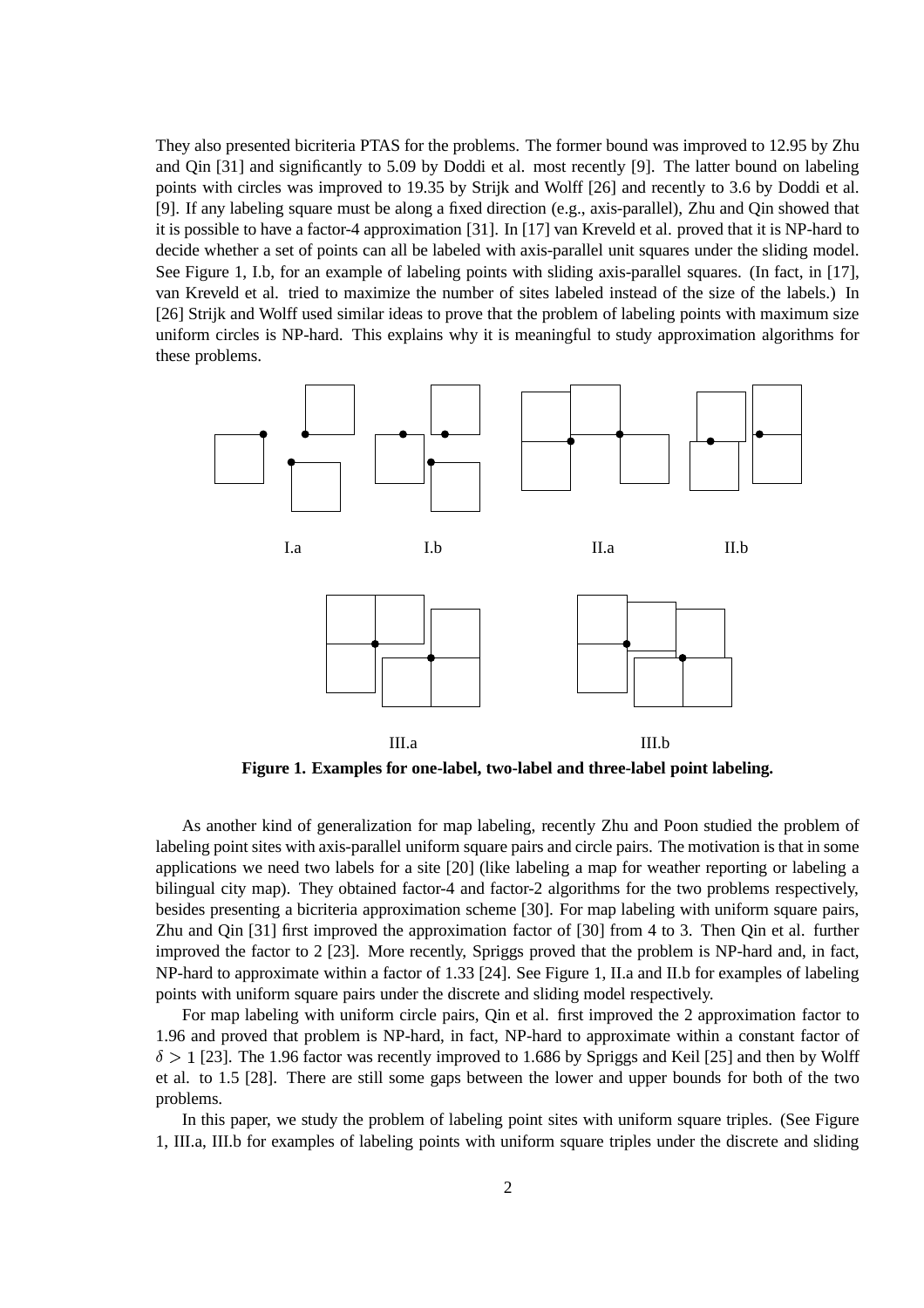model respectively.) The problem is interesting both in application and theory. In practice, many weather reporting programs on TV need to label a city with three labels: its name, temperature and chance of rainfall. In theory, the problem of labeling point sites with uniform squares is NP-hard under either the discrete model [11] or the sliding model [17]. Also, the problem of labeling point sites with uniform square pairs is NP-hard under both the discrete and sliding model [24]. On the other hand, labeling point sites with four squares is trivially polynomial solvable (the solution is decided by the closest pair of the point set, under the  $L_{\infty}$  metric). The labeling problems for points with circles and circle pairs are both NP-hard [26, 23]. Finally, we remark that it is impossible to label a point with three or more non-overlapping circles.

This paper is organized as follows. In Section 2, we formally define the new problem of labeling points with uniform square triples under the discrete and sliding models. In Section 3, we present an optimal solution for the problem under the discrete model. In Section 4, we present a polynomial time solution for the problem under the sliding model. In Section 5, we conclude the paper.

## **2 Preliminaries**

In this section we formally define the problems to be studied. We also make some definitions related to our algorithms. The MLUST problem (Map Labeling with Uniform Square Triples) is defined as follows:

**Instance:** A set S of points (sites)  $p_1, p_2, ..., p_n$  in the plane.

**Problem:** Does there exist a set of *n* triples of axis-parallel squares of maximum size (i.e., length of a side)  $L^*$  each of which is placed at each input site  $p_i \in S$  such that no two squares intersect in their interiors and no site is contained in any square.

Notice that we can have two versions of the problem: the problem can be under the discrete model in which every site must be at the corners of its three labeling squares and the problem can also be under the sliding model in which every site can be on the boundaries of its three labeling squares. Because of the nature of the problem even under the sliding model every site must be at the corners of at least two of its labeling squares. We present below a few definitions which will be used in later sections.

Given a set S of n sites in the plane, the closest pair of S under  $L_{\infty}$  metric,  $D_{\infty}(S)$ , is defined as the minimum  $L_{\infty}$ -distance between any two points in S. Clearly  $D_{\infty}(S)$  can be computed in  $O(n \log n)$ time with standard algorithm in computational geometry [21].

## **3 Map Labeling With Uniform Square Triples (MLUST) Under the Discrete Model**

In this section we present the details of a polynomial time algorithm for the MLUST problem under the discrete model. Because of the nature of the problem, the metric discussed in this paper is  $L_{\infty}$  unless otherwise specified. Let  $D_{\infty}(S)$  be the closest pair of S under the  $L_{\infty}$ -metric. Let  $l^*$  denote the size of each square in the optimal solution of the discrete MLUST problem. The following lemma is easy to prove.

**Lemma 1**  $D_{\infty}(S)/2 \le l^* \le D_{\infty}(S)$ .

In the following we show how to decide whether a set of points  $S$  can be labeled with square triples with edge length l,  $D_{\infty}(S)/2 \leq l \leq D_{\infty}(S)$ . For any two points  $p_i, p_j \in S$ , let  $d_{\infty}(p_i, p_j)$  denote the  $L_{\infty}$ -distance between them. Let  $C_i$  denote the  $L_{\infty}$ -circle centered at point  $p_i \in S$  with radius *l*. Clearly,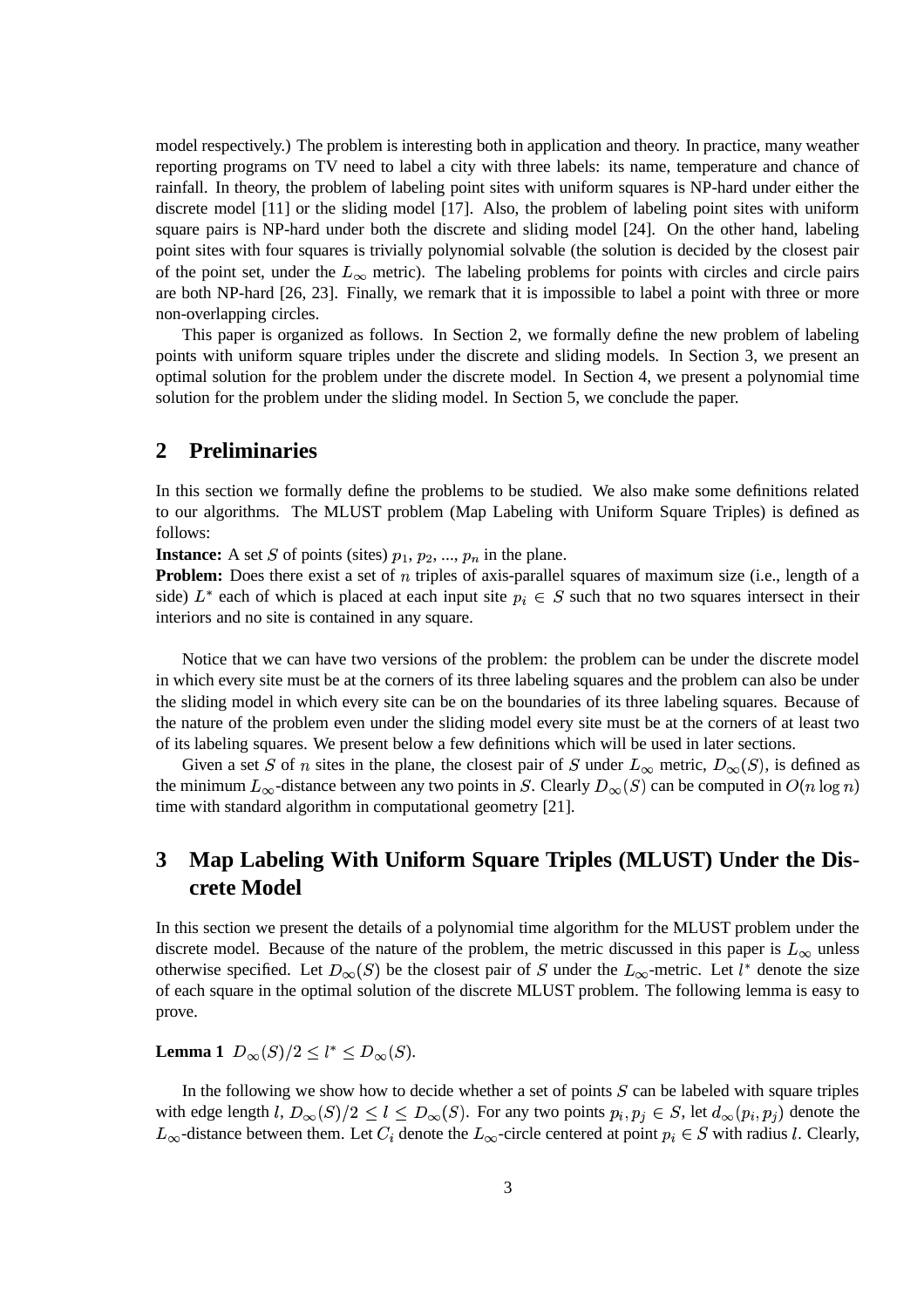the circle  $C_i$  contains no other point from the input set  $S$  except its own center. Note that each circle  $C_i$  can be partitioned into four  $L_{\infty}$ -circles with radius  $l/2$ , which are geometrically squares with edge length *l*. We loosely call them *sub-squares* of  $C_i$ . Basically, to label  $p_i$  we need to select three out of four sub-squares in each  $C_i$  so that no two sub-squares intersect each other.

We now present our algorithm. First, we compute the following multiple intersection graph  $G_M(S, l)$ .  $C_i$   $(1 \leq i \leq n)$  are the vertices for  $G_M(S, l)$ . There is an edge between  $C_i, C_j$  if they intersect and only one pair of sub-squares of them overlap. If at least two (and at most three) pairs of sub-squares of  $C_i$  and  $C_i$  overlap, then we draw two edges between  $C_i$  and  $C_j$ . (Recall that two squares overlap if they have a common interior point.)



**Figure 2. Illustration for the proof of Lemma 3.2.**

**Lemma 2** There is a valid labeling for S with square triples of size l if and only if every connected *component of*  $G_M(S, l)$  *has at most one cycle.* 

**Proof:** We refer to Figure 2. By the definition of the problem, if we have a cycle in  $G_M(S, l)$  which contains no multiple edge then when we label  $p_i$  the labeling will generate 'pressure' to either  $C_i$  or  $C_k$ . In other words, one of the sub-squares of either  $C_j$  or  $C_k$  will be 'destroyed' and cannot be used as legal label for either  $p_i$  or  $p_k$  anymore. This holds for all the nodes involved in that cycle. (In Figure 2, Case 1, the labeling of  $p_i$  generates 'pressure' on  $C_j$ .) If  $C_i$  and  $C_j$  form a cycle with two edges, similar claim holds, except that we need to label  $p_i$  ( $p_j$ ) with a sub-square which only generates one 'pressure' to  $C_j$  $(C_i)$ . (See Figure 2, Case 2.) Now we continue with our proof.

(*Necessity*.) Assume that there is a valid labeling for S with square triples of size l. Then for each  $C_i$ , it receives at most one 'pressure', i.e., at most one of its four sub-squares cannot be used as a legal label for  $p_i$ . Clearly, that implies that every connected component of  $G_M(S, l)$  contains at most one cycle.

(*Sufficiency.*) It is easy to see that a leaf dangling at a cycle has no influence over the labeling of the centers of those nodes involved in a cycle. So we assume that there is no leaf node in any connected component of  $G_M(S, l)$ . Now if each connected component of  $G_M(S, l)$  is a cycle then obviously we can label the centers of all those nodes  $C_i$  involved in that cycle.  $\Box$ 

Clearly the graph  $G<sub>M</sub>(S, l)$  has a vertex degree of at most 12. So the graph is of linear size and checking whether the graph contains more than one cycle can be done in linear time with standard graph algorithms. To obtain a polynomial time solution for MLUST under the discrete model, what we are going to do is to prove that there are only a polynomial number of candidates for  $l^*$ . Among them, the largest will give us the size of the optimal solution. Let the coordinates of  $p_i$  be  $(x(p_i), y(p_i))$  and let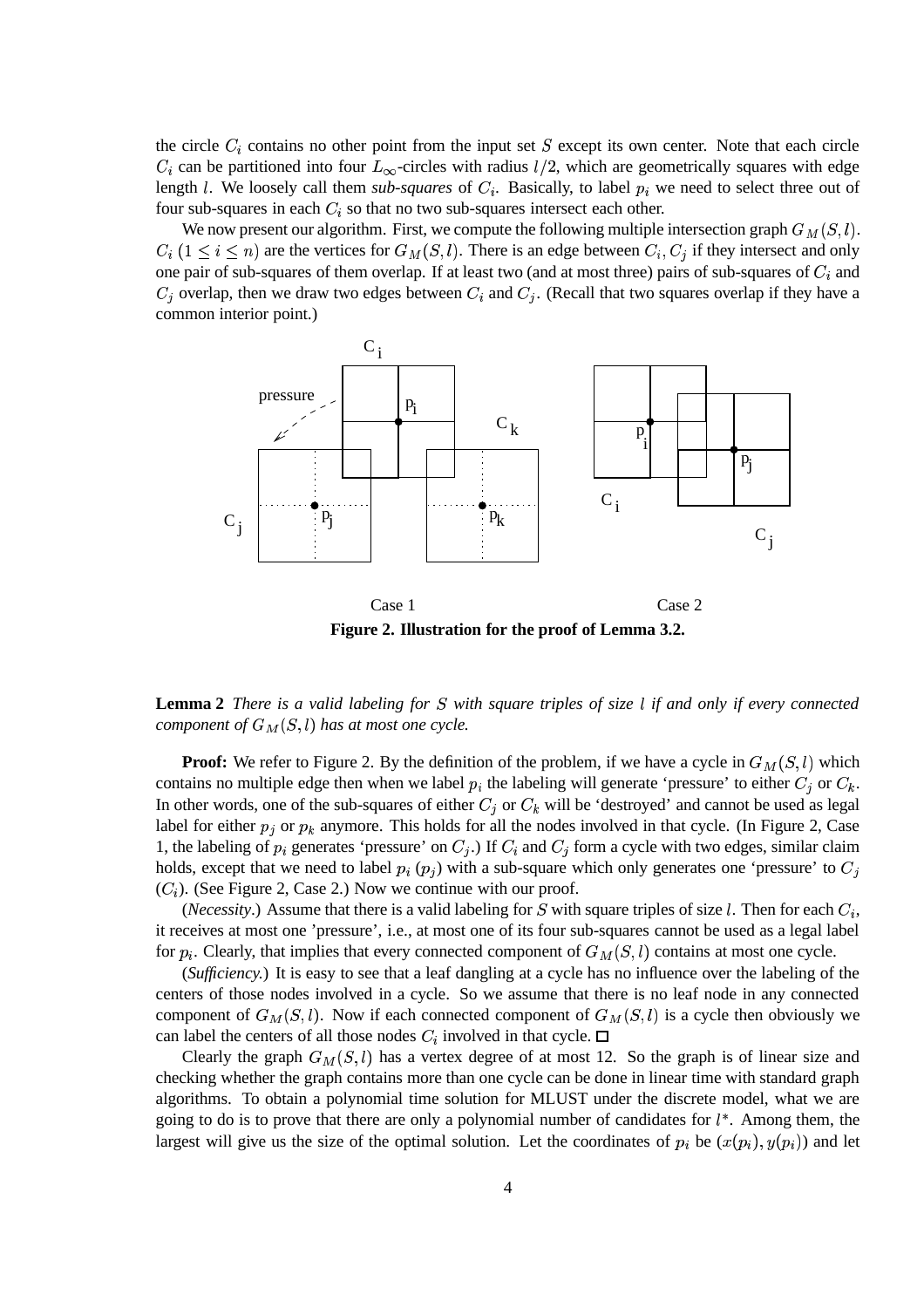$d_{min}(p_i,p_j)$ =min $\{ |x|$ :6  632 and the contract of the contract of / and the contract of the contract of  $y(p_i)-y(p_j)|$ }. (Note that  $d_{\infty}(p_i,p_j)$ =max $\{|x(p_i)-x(p_j)|,|y(j)|\}$  67  $y(p_i)$ . We have the following lemma.

**Lemma 3** *The size of the optimal solution for MLUST under the discrete model is equal to either*  $D_{\infty}(S)$ , or  $d_{\infty}(p_i, p_j)/2$  or  $d_{min}(p_i, p_j)$  for some i, j, provided that its value is bounded by  $D_{\infty}(S)/2$ *and*  $D_{\infty}(S)$ *.* 



**Figure 3. Illustration for the proof of Lemma 3.3.**

**Proof:** Notice that if the size of the optimal solution for MLUST under the discrete model is not  $D_{\infty}(S)$  then the reason why we cannot increase the size of the optimal solution must be the following: one of the labels of  $p_i$  already touches the label of  $p_j$ . In Figure 3 (a), the optimal size is  $d_{\infty}(p_i, p_j)/2$ and in Figure 3 (b) it is  $d_{min}(p_i, p_j)$ . (For clarity of the figure, we do not show other sites and their labeling in Figure 3.) Because all the labels must have the same size, the lemma simply follows.  $\Box$ 

Lemmas 3.1, 3.2 and 3.3 naturally give us the following algorithm. For each site  $p_i$ , we look at the axis-parallel square C centered at  $p_i$  with edge length  $4D_{\infty}(S)$ . Clearly any point  $p_k$  out of this square would be at a distance longer than  $2D_{\infty}(S)$ , which implies  $d_{\infty}(p_i, p_k)/2$  cannot be the optimal solution value for the problem. As any two sites in C are at least  $D_{\infty}(S)$  distance away, we only need to consider a constant number (24) of points in S which are the closest to  $p_i$ . (Overall, for all  $p_i$  this can be computed in  $O(n \log n)$  time using standard techniques [8].) For each such point  $p_j$ , we simply measure  $d_{\infty}(p_i, p_j)$ and  $d_{min}(p_i, p_j)$ . If  $d_{\infty}(p_i, p_j)/2$  or  $d_{min}(p_i, p_j)$  is out of the range  $[D_{\infty}(S)/2, D_{\infty}(S)]$  then throw it away as a valid candidate. Eventually we have at most  $2 \times 24n + 1 = O(n)$  number of candidates. We sort them into a list  $l_1, ..., l_{O(n)}$  and then we run a binary search over this list to decide the maximum value  $l^*$  such that a valid labeling for S with this size exists. As the decision step, following Lemma 3.2, takes  $O(n)$  time, the whole algorithm takes  $O(n \log n)$  time. It is easy to show that  $\Omega(n \log n)$  is a lower bound under the algebraic decision tree model for the MLUST problem, by a reduction from the element uniqueness problem: given a set of real numbers  $\{x_1, ..., x_n\}$ , there are two elements which are equal if and only if the MLUST problem for point set  $\{(x_1, 0), ..., (x_n, 0)\}$  has a zero solution, under either the discrete or sliding models. Summarizing the above results, we have the following theorem.

**Theorem 1** For any given set of n points in the plane, the above algorithm, which runs in  $\Theta(n \log n)$ *time, produces an optimal solution for the MLUST problem under the discrete model.*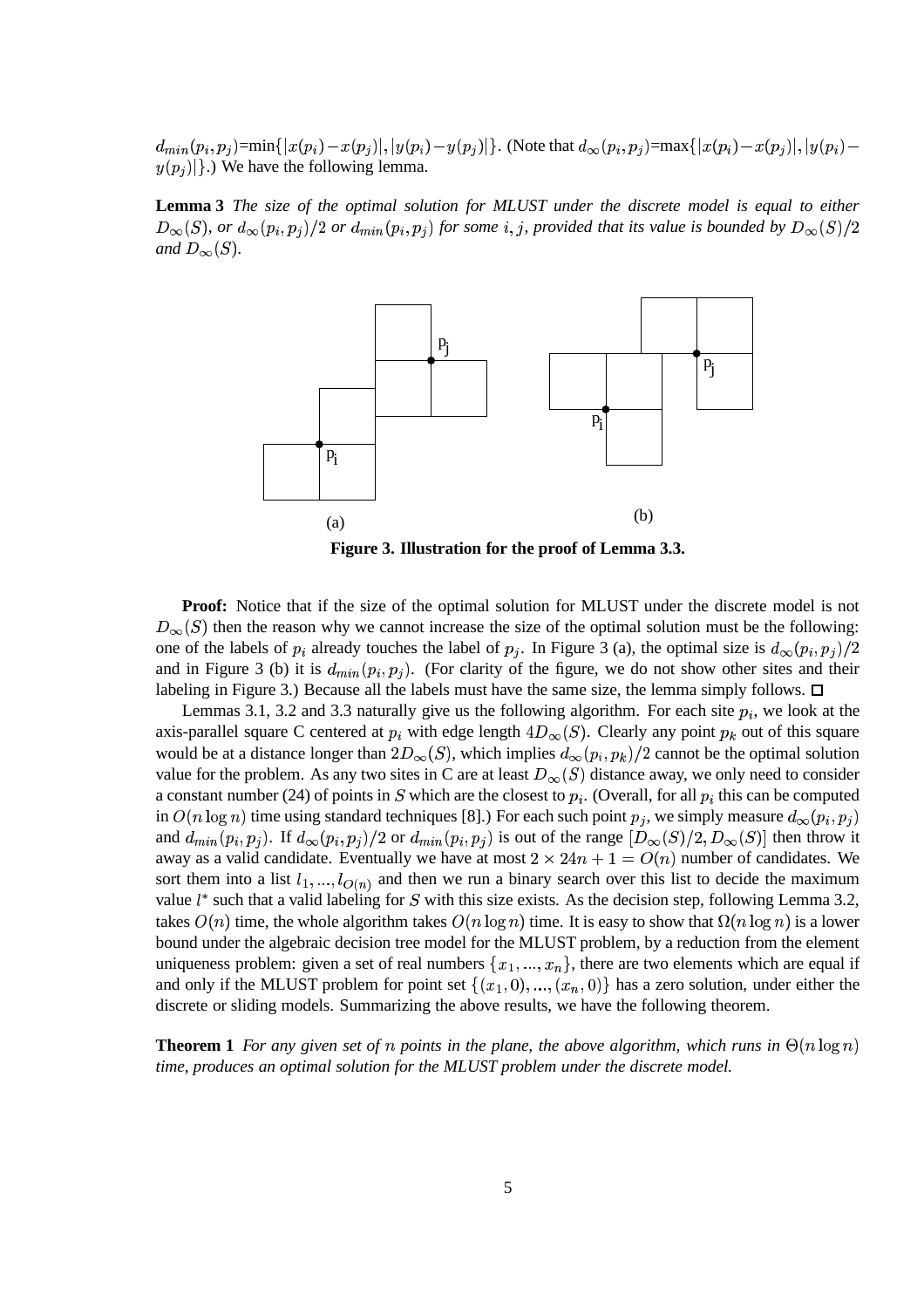## **4 Map Labeling With Uniform Square Triples (MLUST) Under the Sliding Model**

In this section, we shall proceed with the more interesting problem of labeling a set of points with sliding square triples. Because of the nature of the problem, not all of the three labels for a site  $p_i$  can slide; in fact, only one of them can. We hence call the two discrete sub-squares in the label of  $p_i$  base sub-squares or *base labels*. Let  $L^*$  be the optimal solution of the problem MLUST under the sliding model. We have a lemma similar to Lemma 3.1.

**Lemma** 4  $D_{\infty}(S)/2 \le L^* \le D_{\infty}(S)$ .



Our general idea is the same as that for the discrete case. We first try to design a decision procedure which can decide for any  $l \in [D_{\infty}(S)/2, D_{\infty}(S)]$  whether a valid labeling of S with sliding square triples of size  $l$  exists. We follow the same procedure as in the previous section to build a multi-graph  $G_M(S, l)$ . (The nodes of  $G_M(S, l)$  are the squares  $C_i$  whose centers are  $p_i$ , for all  $p_i \in S$ .) However, because of the difference between the two models we cannot immediately have a lemma similar to Lemma 3.2. The reason is that the sliding of some label for  $p_i$  might simply terminate any 'pressure' its neighbor carries over to it. In Figure 4 (a), if we label  $p_i$  using the shaded sliding label then the 'pressure' from  $p_k$  vanishes and in Figure 4 (b), if we label  $p_i$  using the shaded sliding label then the 'pressure' from  $p_i$  vanishes. We call  $(p_i, p_i, p_k)$  a critical triple if  $C_i$  intersects  $C_i$  and  $C_i$  intersects  $C_k$ . A *pressure-releasing* operation on a critical triple  $p_j, p_i, p_k$  is that we label  $p_i$  with sliding labels such that the labels generate minimum 'pressure' on either  $p_i$  or  $p_k$ , i.e., the number of either  $p_i$  or  $p_k$ 's sub-squares destroyed by the labels of  $p_i$  is minimized and furthermore, the area of both  $p_i$  and  $p_k$ 's sub-squares destroyed by the labels of  $p_i$  is also minimized. (The first condition implies that a pressurereleasing operation destroys either 0 or 1 sub-square of  $p_j$  or  $p_k$ . The second condition implies that if a pressure-releasing operation has to destroy a sub-square of  $p_i$  or  $p_k$  then it will destroy the minimum area of it. Finally, it is clear that we can perform at most  $O(1)$  pressure-releasing operations on any given critical triple.) In this case we call  $C_i$  a *cycle-breaker* in  $G_M(S, l)$  and clearly a cycle-breaker will terminate some pressure along some cycle in  $G<sub>M</sub>(S, l)$  if we perform a pressure-releasing operation on its center. Therefore, we have the following revised version of Lemma 3.2, whose proof is straightforward.

**Lemma 5** There is a valid labeling for S with sliding square triples of size l if and only if every connected *component of*  $G_M(S, l)$  *has at most one cycle after a set of pressure-releasing operations are enumerated.*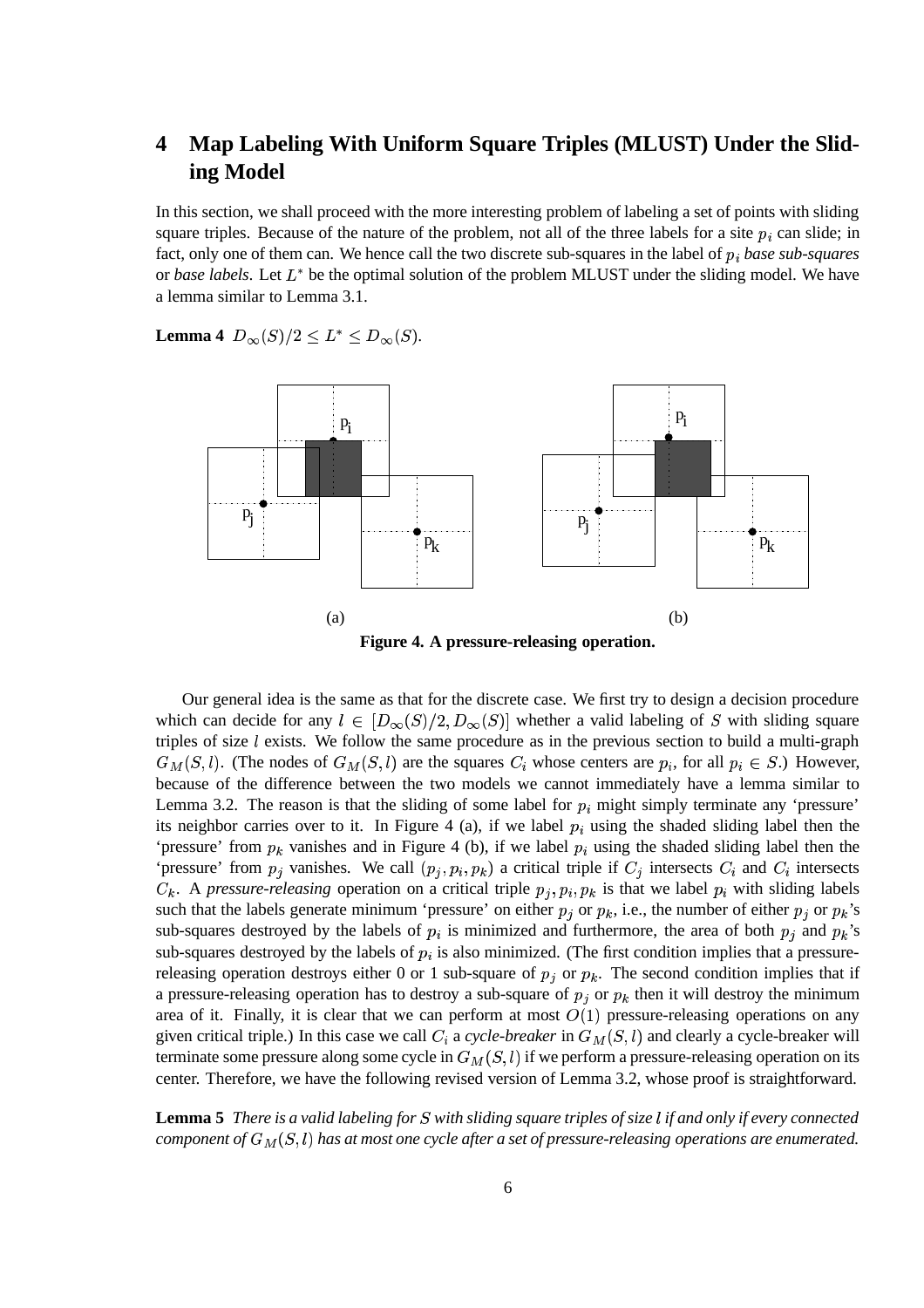Notice that different from the discrete MLUST problem, this lemma does not give us a static algorithm as does Lemma 3.2. In fact, at the first glance, it seems that the above lemma gives us an exponential solution. However, we will make use of a specific property of  $G<sub>M</sub>(S, l)$  to obtain a polynomial time solution.



**Figure 5. An example for the states of**  $C_i$ **.** 

What we do is as follows. As the vertex degree of any node in  $G<sub>M</sub>(S, l)$  is at most a constant (12), we can fix any node  $C_i$  and identify all possible states of it. That state is determined by the position of the two base sub-squares as well as along which path adjacent to  $C_i$  the 'pressure' will be generated. For example, in Figure 5, if we use  $C_i(1), C_i(2), C_i(3)$  and  $C_i(4)$  to indicate the corresponding four sub-squares of  $C_i$  which are located at the northeast, northwest, southwest and southeast corners of  $p_i$ , then the corresponding states for  $C_i$  are:  $({C_i}(1), C_i(2), {A, D}), ({C_i}(2), C_i(3), {A, B, C}),$  $(\{C_i(2), C_i(3)\}, \{A, B, D\}), (\{C_i(3), C_i(4)\}, \{A, B, C\}), (\{C_i(3), C_i(4)\}, \{B, C, D\}),$  $\}$ ),  $({C_i}(4), C_i(1)), {A, C, D}$  and  $({C_i}(4), C_i(1)), {B, C, D}$ . In this case, }). In this case,  $({C_i}(1), C_i(2), {A, D})$  $\mathbf{r}$  and  $\mathbf{r}$ means that the base sub-squares for  $p_i$  will be  $C_i(1)$  and  $C_i(2)$ , and this state will generate pressure on path A and D (because in this case there is a gap of at least l between  $C_i$  and  $C_k$ ). Clearly we have  $O(1)$ number of states for  $C_i$ .

What we do next is to fix a state of  $C_i$  and traverse the graph by following those paths carrying 'pressures' generated so far. Suppose that after visiting  $C_j$  and successfully labeling  $p_j$  (i.e., the current state of  $p_i$  is *safe*), we reach at a vertex  $C_k$ . If we can find a valid labeling of  $p_k$  taking into consideration all the pressures generated on  $p_k$  so far, then we set the state of  $p_k$  as safe and we continue our traversal. If we reach a *dead* state at  $p_k$ , i.e., no valid labeling of  $p_k$  exists (in other words, at least two of  $p_k$ 's subsquares are destroyed), then we backtrack to  $C_j$  and traverse the edge  $(C_j, C_k)$  by starting at a different safe state of  $p_j$ , if there exists one. If we backtrack to  $p_i$  and try out all its safe states and still cannot find a valid labeling for all the sites in  $S$ , then a valid labeling of  $S$  with square triples of size  $l$  does not exist.

At the first sight, this procedure seems to take exponential time. However, the following lemma guarantees a polynomial time solution for fixed *l*. (Following Lemma 4.2, if we can label all sites corresponding to nodes in  $G<sub>M</sub>(S, l)$  with square triples of size l then there must exist at least one node in  $G<sub>M</sub>(S, l)$  which admits a pressure-releasing operation.)

**Lemma 6** In the above procedure, if at each cycle-breaker  $C_i$  we minimize the out-going pressure along  $(C_j, C_k)$  while withholding the *incoming* 'pressure' then for each state of  $C_j$  there is a unique state for *the next cycle-breaker*  $C_k$  *in the same cycle.*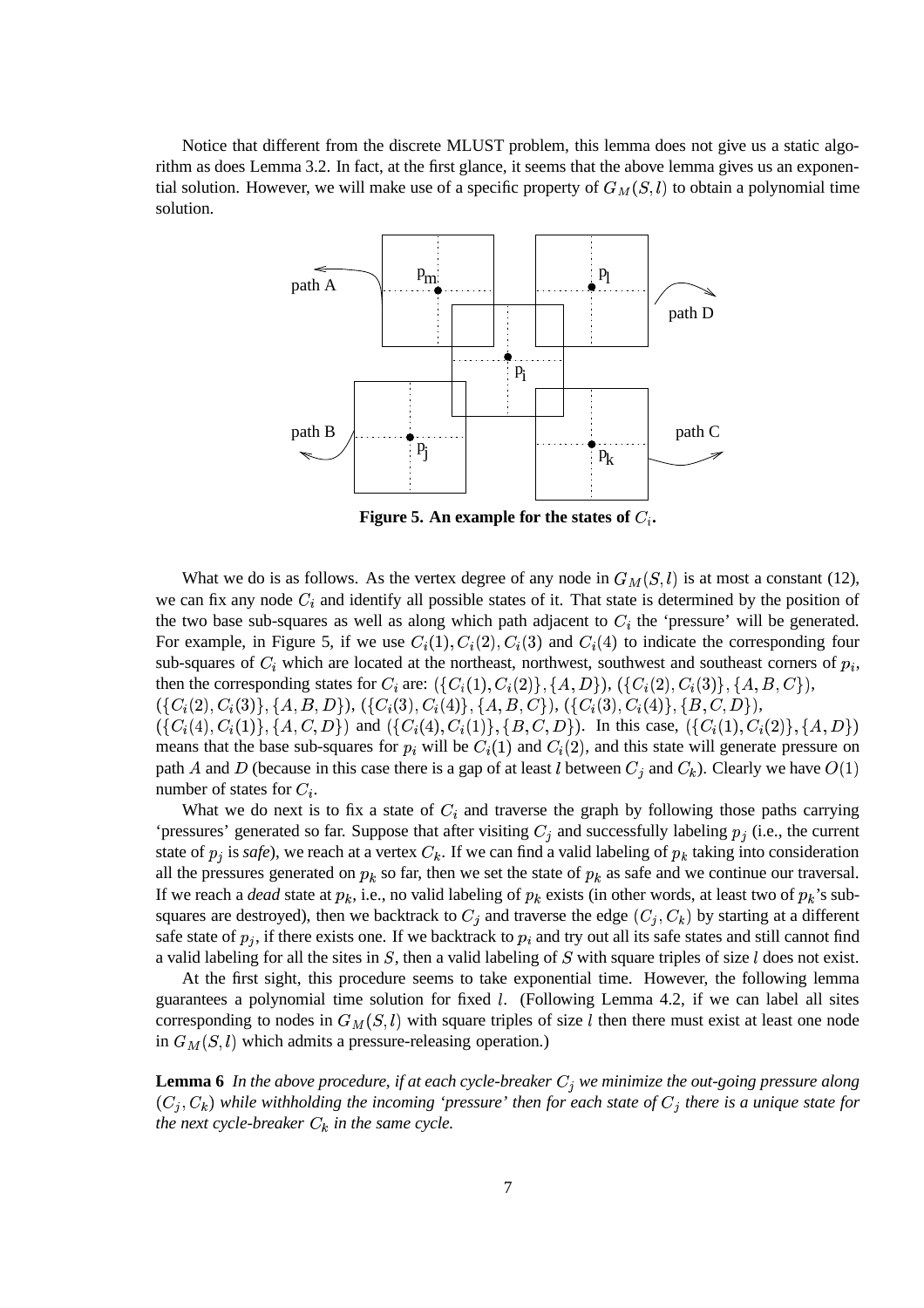**Proof.** The correctness of this lemma is due to that if a valid labeling with size  $l$  for set  $S$  exists, then there must exist one valid labeling starting at some  $C_i$  such that at each step the pressure which the current labeling generates is minimized.  $\square$ 

The above lemma basically shows that the procedure in the previous paragraph runs in linear time if we start at a  $C_i$  which admits a pressure-releasing operation. (For each cycle-breaker  $C_j$  we have  $O(1)$ states, when traversing the graph from  $C_j$  to the next cycle-breaker  $C_k$  we can only reach exactly one state of  $C_k$ . This procedure finishes either after we try all states of  $C_i$  without finding a valid labeling for S or we terminate with a valid labeling of size  $l$  for set  $S$ .) However, as in the optimal labeling not all  $C_i$ 's admit a pressure-releasing operation we need to try the above procedure  $O(n)$  times — starting at every possible node in the graph. Therefore, for a fixed l deciding whether we can label  $S$  with sliding square triples of size l can be done in  $O(n \times n) = O(n^2)$  time. To solve MLUST under the sliding model, we must also make sure that there are only a polynomial number of candidates for  $L^*$ . This is guaranteed with the following lemma.

**Lemma 7** The size of the optimal solution for MLUST under the sliding model  $L^*$  is equal to either the *optimal solution for MLUST under the discrete model or*  $d_{\infty}(p_i, p_j) / K$  *for some*  $p_i, p_j \in S$  *and some* K such that  $1 \leq K \leq n-1$ , provided that its value is bounded by  $D_{\infty}(S)/2$  and  $D_{\infty}(S)$ .



**Figure 6. Illustration for the proof of Lemma 4.4.**

**Proof.** It is only necessary to discuss the situation when  $L^*$  is not equal to the optimal solution for MLUST under the discrete model. In this situation, the reason that the optimal solution value  $L^*$  for MLUST under the sliding model cannot be increased is that there exists a series of K labels  $p'_1, ..., p'_K$ touching each other and the sum of their sizes is exactly the distance between some sites  $p_i$  and  $p_j$ , i.e., each  $p'_k$  contributes some distance to fill the  $L_{\infty}$ -gap between  $p_i$  and  $p_j$  (Figure 6). We call  $(p_i, p_j)$  and extreme pair. (Note that in Figure 6 we do not show the base labels for all the sites, for the clarity of the figure.) What remains to show is that each  $p'_k$  contributes exactly a distance of  $L^*$  to fill the  $L_\infty$ -gap between  $p_i$  and  $p_j$ , which in turn implies that we do not need to consider any K which is larger than  $n-1$ . Assume to the contrary that this is not the case, i.e., at least one of the sites, say  $p'_k$ , would contribute  $2L^*$  to fill the  $L_\infty$ -gap between  $p_i$  and  $p_j$ . However, this implies that either  $(p_i, p'_k)$  or  $(p'_k, p_j)$  would be an extreme pair.

Similar to the previous section, Lemmas 4.1, 4.2, 4.3 and 4.4 naturally give us the following algorithm. For each pair of sites  $p_i, p_j$ , we simply measure  $d_{\infty}(p_i, p_j)$ . If any of  $d_{\infty}(p_i, p_j)/K(1 \leq K \leq$  $(n-1)$  is out of the range  $[D_{\infty}(S)/2, D_{\infty}(S)]$  then we throw it away as a valid candidate. With i, j fixed, we have at most  $O(n)$  candidates. In total we have  $O(n^3)$  candidates for  $L^*$ . (We also need to test all the  $O(n)$  candidates for the discrete problem.) We sort them into a list  $L_1, ..., L_{O(n^3)}$  in  $O(n^3 \log n)$  time and then we run a binary search over this list to decide the maximum value  $L^*$  such that a valid labeling for S with such a value exists. As the decision step, following Lemma 4.3, takes  $O(n^2)$  time, the whole algorithm takes  $O(n^3 \log n + n^2 \times \log n^3) = O(n^3 \log n)$  time. Summarizing the above results, we have the following theorem.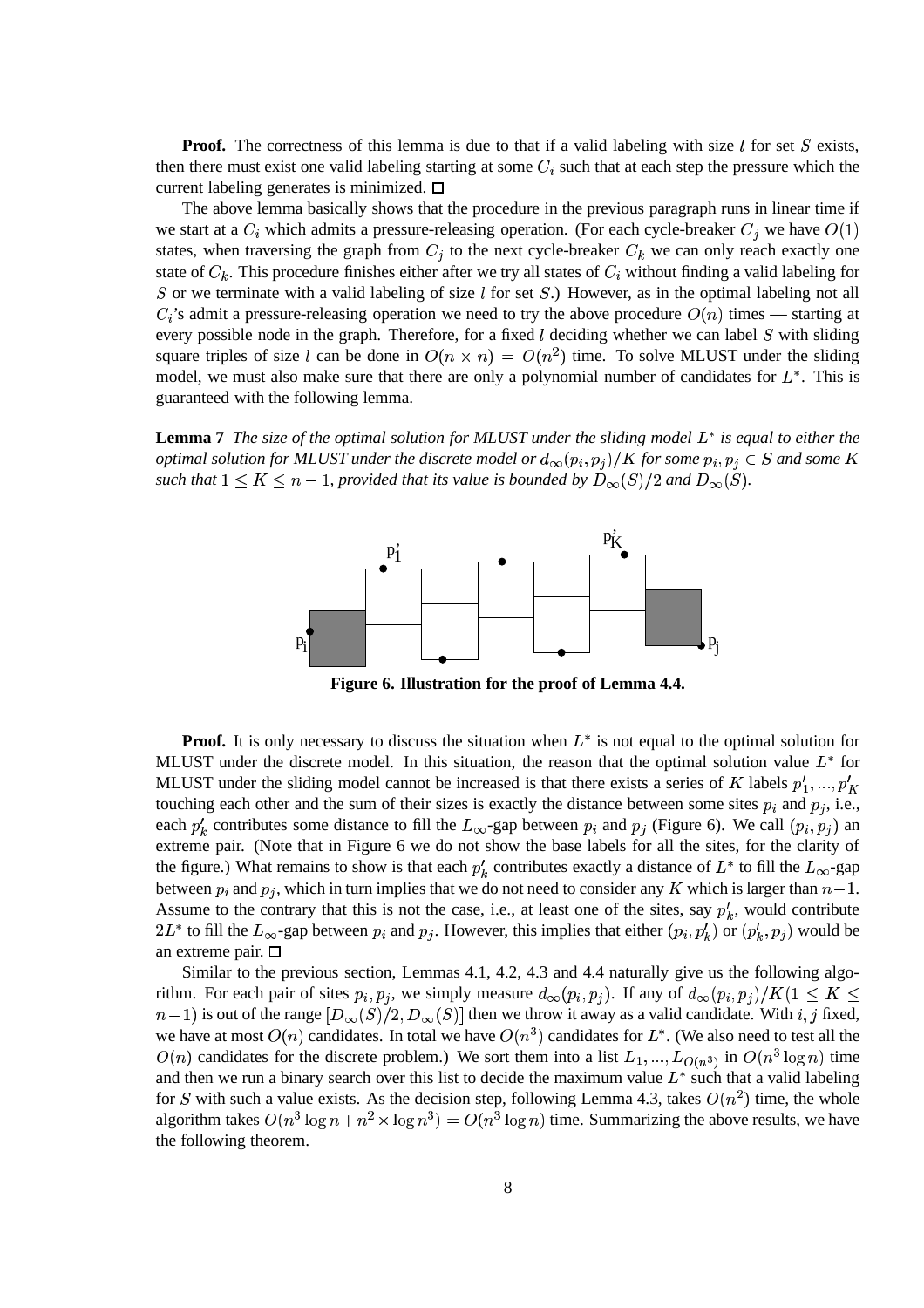### **Theorem 2** For any given set of n points in the plane, there is an  $O(n^3 \log n)$  time solution for the *MLUST problem under the sliding model.*

In the following, we show that the problem can be solved in  $O(n^2 \log n)$  time. Notice that when the sizes of the solutions under the discrete and the sliding model differ, then the size  $L^*$  of the optimal solution under the sliding model is of the form  $L^* = d_{\infty}(p, p')/K$  where  $(p, p') \in S^2$  and \_\_ \_ \_ \_ \_ \_ \_ \_ \_ \_ \_  $\{1, 2, \ldots n-1\}$ . In the following we show that the search for  $L^*$  can be performed efficiently, without enumerating all the possible values of  $L^*$ , by a decimation argument. The main idea is reminiscent of Blum et al. [3] algorithm for finding a median in linear time.

Let E be a finite set of pairs of real numbers. We denote  $W = \sum_{(x,w)\in E} w$  and  $W_{\leq y} = \sum_{x\leq y, (x,w)\in E} w$ . Similarly  $W_{\geq v} = \sum_{x \geq u, (x, w) \in E} w$ . A weighted median  $m_E$  of E is such that  $(m_E, w_E) \in E$ ,  $W_{\leq m_E} \leq$  $W/2$  and  $W_{>m_E} \leq W/2$ . A weighted median can be computed in  $O(|E|)$  time (see the book by Cormen et al. [4] page 193).

The set of the distances  $d_{\infty}(p, p')$  for all  $(p, p') \in S^2$  is denoted by D. Initially, the search interval  $(l_1, l_2)$  is  $(0, \infty)$ . For all  $d \in D$ , we denote by  $\mathcal{L}_d$  the set of the lengths  $d/k$  that belong to  $(l_1, l_2)$  and such that  $k \in \{1, 2, \ldots n-1\}$ . We denote by  $x_d$  the median of  $\mathcal{L}_d$  and  $w_d$  is the cardinality of  $\mathcal{L}_d$ . We can find both these values in  $O(1)$  time without computing  $\mathcal{L}_d$  explicitly, for instance in case  $\mathcal{L}_d$ is non–empty the index k associated with its smallest element is given by  $\min(n-1, \lceil \frac{d}{l_1} - 1 \rceil)$ . The recursive function described below reduces the search interval  $(l_1, l_2)$  and returns the optimal size when it differs from the solution to the discrete problem.

**Algorithm** *decimate*( $l_1$ , $l_2$ )

1. compute  $E = \{(x_d, w_d) | d \in$ - '\$ / \$ . . 5 and the contract of the contract of the contract of the contract of the contract of the contract of the contract of

- 2. **if**  $W = 0$
- 3. **then** return  $l_1$
- 4. **else** compute the weighted median  $m_E$
- 5. **if** the sliding decision problem  $(P, m<sub>E</sub>)$  has a solution
- 6. **then** return  $decimate(m_E, l_2)$
- 7. **else** return  $decimate(l_1, m_E)$

Correctness of this algorithm follows from previous discussions and the following invariant: the decision problem with parameters  $(S, l_1)$  has a solution and the one with parameters  $(S, l_2)$  has no solution. Now we prove that it runs in  $O(n^2 \log n)$  time. First note that each call to  $decimate$ , ignoring the recursive calls, takes  $O(n^2)$  time. Indeed, step 1 can be performed in constant time per  $d \in D$  as was explained in the previous paragraph, and step 5 can be performed in  $O(n^2)$  time. So we only need to prove that a constant fraction of  $\mathcal{L} = \bigcup_{d \in D} \mathcal{L}_d$  is discarded at each recursive call.

#### **Lemma 8** At each recursive call to decimate, the cardinality of  $\mathcal L$  shrinks by a factor at least  $4/3$ .

**Proof:** Note that  $|\mathcal{L}| = W$ . We sh  $= W$ . We show that  $|\mathcal{L} \cap (l_1, m_E)| \leq 3W/4$ ,  $\leq 3W/4$ , the proof that  $|\mathcal{L} \cap (m_E, l_2)| \leq$  $3W/4$  is similar. For all  $d \in D$  such that  $x_d \ge m_E$ , at least  $w_d/2$  lengths in  $\mathcal{L}_d$  that are greater or equal to  $x_d$  are also greater or equal to  $m_e$ , therefore they do not appear in  $\mathcal{L} \cap (l_1, m_E)$ . Therefore  $|\mathcal{L} \cap (l_1, m_E)| \leq W - \frac{1}{2} \sum_{x \in \geq m_F} w_d$ . By the definition of the weighted median  $|\mathcal{L} \cap (l_1, m_E)| \leq$  $W-\frac{1}{4}W$  .  $\square$ 

Putting everything together, we have the following theorem.

**Theorem 3** The MLUST problem under the sliding model can be solved in  $O(n^2 \log n)$  time.

**Proof:** First we solve the problem under the discrete model in  $O(n \log n)$  time and obtain an optimal size  $l^*$ . Then we compute  $l_1^* = decimate(0, \infty)$ , it runs in  $O(n^2)$  time per level of recursion, and it recurses  $O(\log n)$  times by Lemma 4.6, so the whole process takes  $O(n^2 \log n)$  time. Clearly, the maximum of  $l^*$  and  $l_1^*$  is  $L^*$ .  $\square$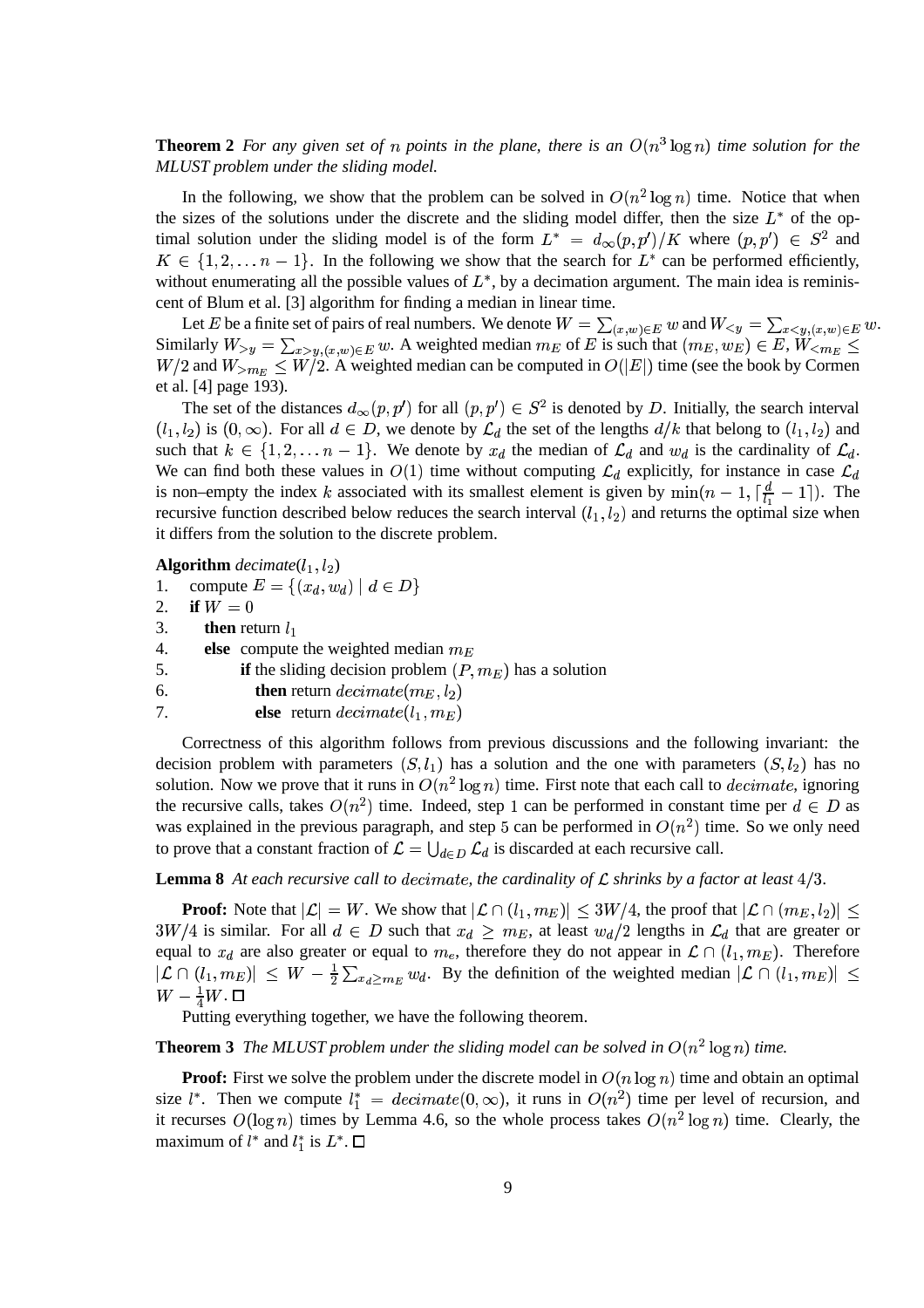### **5 Concluding Remarks**

In this paper, we investigate the new problem of labeling point sites with uniform square triples, under either the discrete or sliding models. We present an optimal  $\Theta(n \log n)$  time algorithm for the discrete problem and an  $O(n^2 \log n)$  time solution for the problem under the sliding model. This is significantly different from the problem of labeling point sites with uniform square pairs, which is NP-hard under both the discrete and sliding models. An immediate question is whether we can reduce the gap between the  $\Omega(n \log n)$  lower bound and the  $O(n^2 \log n)$  upper bound for the general problem. It is interesting to know whether a near linear time algorithm can be designed. In order to obtain a subquadratic time bound, a very different method would have to be discovered that does not make use of the current  $O(n^2)$ time decision algorithm. Another interesting practical extension for all the research in multi-label point labeling would be allowing the labels to have different shapes.

### **References**

- [1] P. Agarwal, M. van Kreveld and S. Suri. Label placement by maximum independent set in rectangles. *Comp. Geom. Theory and Appl.,* 11:209-218, 1998.
- [2] D. Beus and D. Crockett. Automated production of 1:24,000 scale quadrangle maps. In *Proc. 1994 ASPRS/ACSM Annual Convention and Exposition*, volume 1, pages 94–99, 1994.
- [3] M. Blum, R. W. Floyd, V. R. Pratt, R. L. Rivest and R. E. Tarjan. Time Bounds for Selection. *J. of Computer and System Sciences*, 7(4):448-461, 1973.
- [4] T. H. Cormen, C. E. Leiserson and R. L. Rivest. *Introduction to algorithms.* MIT Press, 1990.
- [5] J. Christensen, J. Marks, and S. Shieber. Algorithms for cartographic label placement. In *Proc. 1993 ASPRS/ACSM Annual Convention and Exposition*, volume 1, pages 75–89, 1993.
- [6] J. Christensen, J. Marks, and S. Shieber. An Empirical Study of Algorithms for Point-Feature Label Placement, *ACM Transactions on Graphics,*14:203-222, 1995.
- [7] J. Doerschler and H. Freeman. A rule-based system for cartographic name placement. *CACM*, 35:68–79, 1992.
- [8] A. Datta, II.-P. Lenhof, C. Schwarz, and M. Smid. Static and dynamic algorithms for k-point clustering problems, In *Proc. 3rd Worksh. Algorithms and Data Structures,* springer-verlag, LNCS 709, pages 265-276, 1993.
- [9] S. Doddi, M. Marathe and B. Moret, Point set labeling with specified positions. In *Proc. 16th Annu. ACM Sympos. Comput. Geom.*, pages 182-190, June, 2000.
- [10] S. Doddi, M. Marathe, A. Mirzaian, B. Moret and B. Zhu, Map labeling and its generalizations. In *Proc. 8th ACM-SIAM Symp on Discrete Algorithms (SODA'97)*, New Orleans, LA, pages 148-157, Jan, 1997.
- [11] M. Formann and F. Wagner. A packing problem with applications to lettering of maps. In *Proc. 7th Annu. ACM Sympos. Comput. Geom.*, pages 281–288, 1991.
- [12] M. Garey and D. Johnson. *Computers and Intractability: A Guide to the Theory of NPcompleteness*. Freeman, San Francisco, CA, 1979.